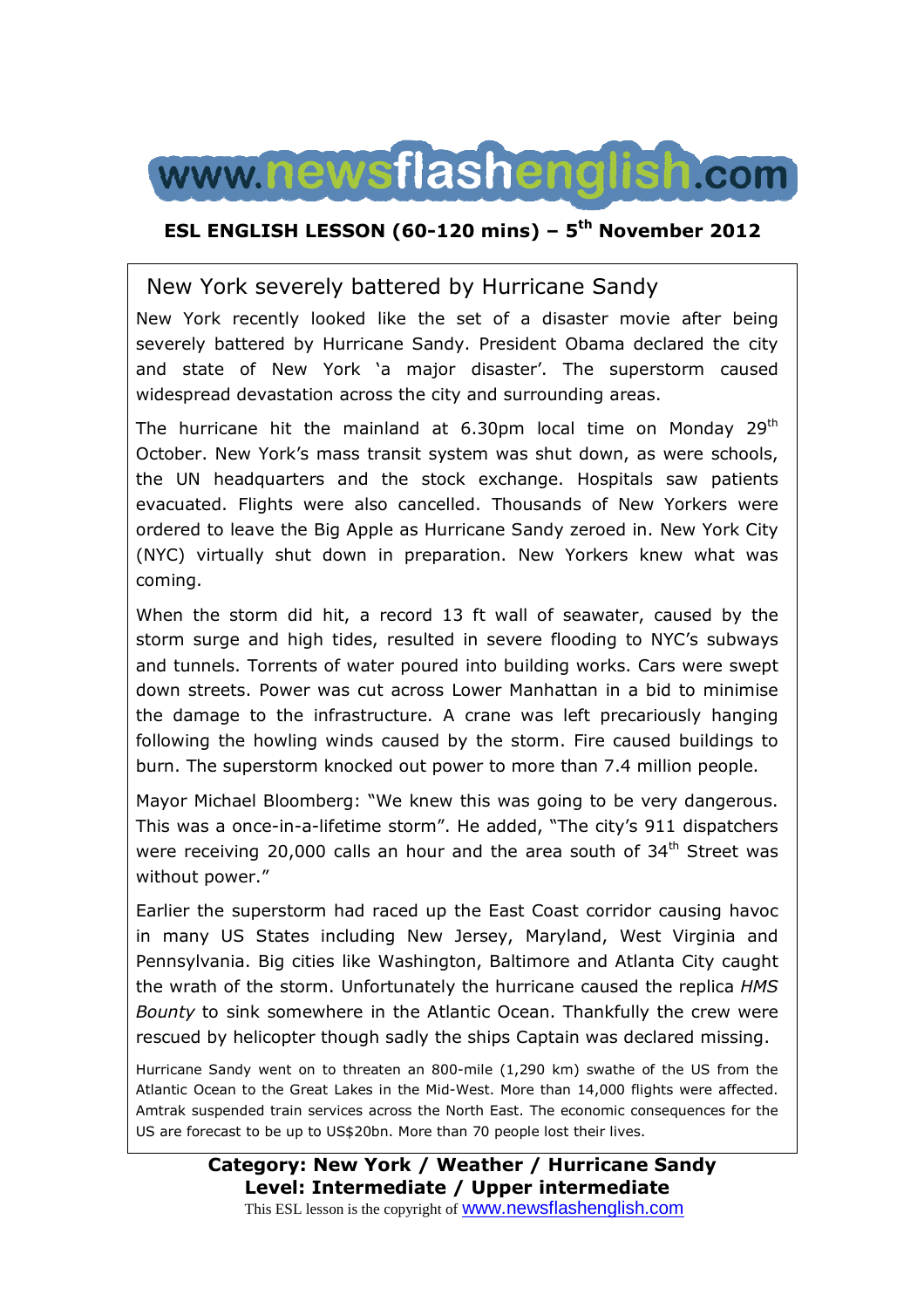## **FXFRCISES**

1. Hurricane in New York: Think of three things you know about the recent hurricane in New York. Go round the room swapping details with others.

2. Dictation: The teacher will read four to six lines of the article slowly and clearly. Students will write down what they hear. The teacher will repeat the passage slowly again. Self-correct your work from page one - filling in spaces and correcting mistakes. Be honest with yourself on the number of errors. Advise the teacher of your total number of errors. Less than five is very good. Ten is acceptable. Any more is room for improvement! More than twenty - you need to do some work!

3. Reading: The students should now read the article aloud, swapping readers every paragraph.

4. Vocabulary: Students should now look through the article and underline any vocabulary they do not know. Look in dictionaries. Discuss and help each other out. The teacher will go through and explain any unknown words or phrases.

5. The article: Students should look through the article with the teacher.

- a) What is the article about?
- b) What do you think about the article?
- c) Was this an easy or difficult article to understand?
- d) **Discuss the article and the latest on this story**

6. Geography: New York: Where is it? Draw a map on the board then **look on Google maps** to help you.

7. Hurricane Sandy: In pairs choose five things from the article. Then add five thoughts of your own about the hurricane. Write them below. Discuss together.

| From the article | Your thoughts |
|------------------|---------------|
|                  |               |
|                  |               |
|                  |               |
|                  |               |
|                  |               |

**The teacher** will choose some pairs to discuss their findings in front of the class.

8. Let's roleplay 1: WABC: In pairs/groups. One of you is the interviewer. The others are one of the following people. You are in the *WABC* radio studio in New York. Today's interview is about: *Hurricane Sandy – before, during and after.* 

|   | Someone who lives by the sea in New York state |
|---|------------------------------------------------|
|   | Someone who lives in a high rise in New York   |
|   | The mayor of New York                          |
| 4 | A tourist                                      |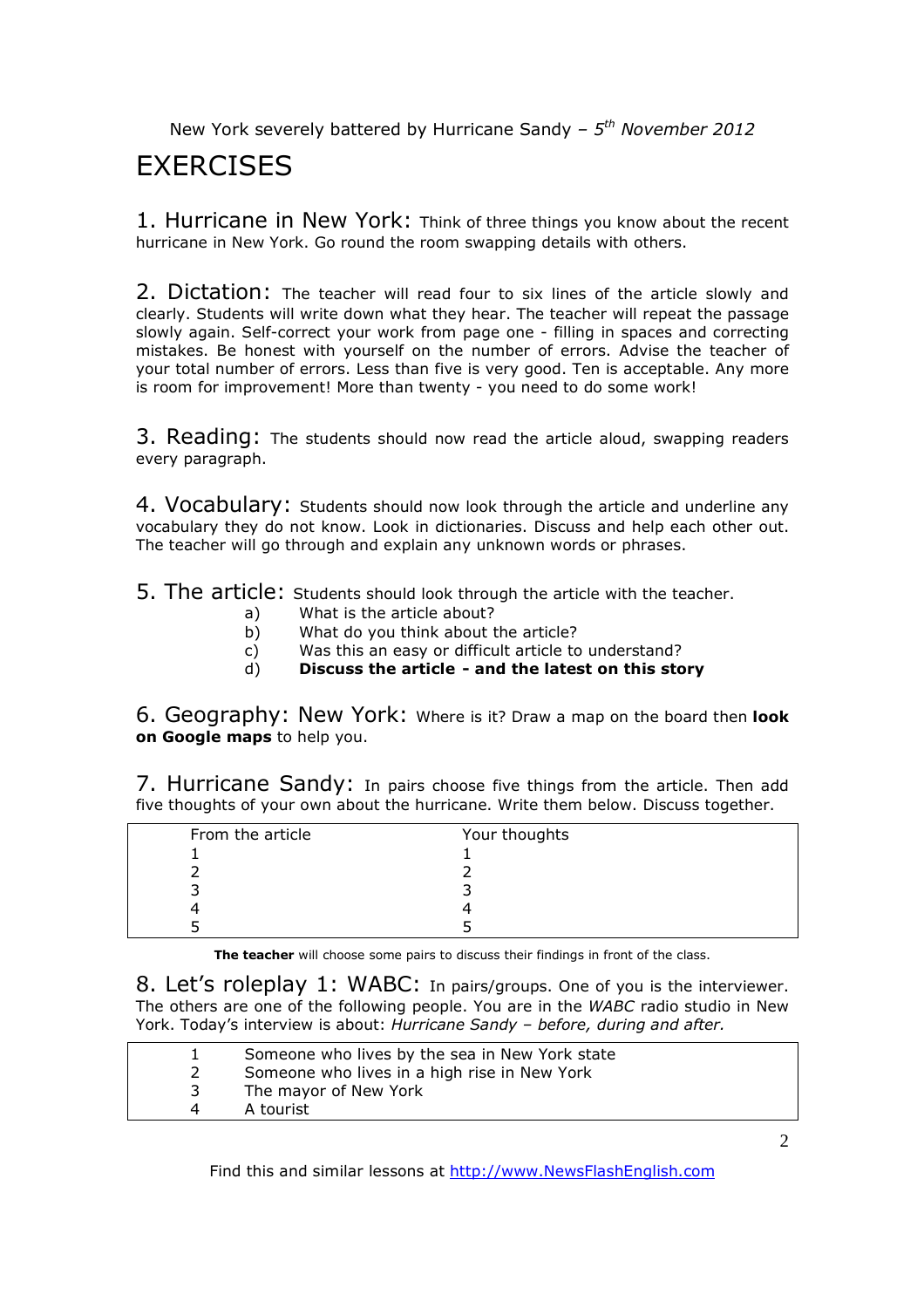9. Let's think! In pairs. On the board write as many words as you can to do with *Hurricane Sandy*. *One-two minutes.* Compare with other teams. Using your words compile a short dialogue together.

10. Let's roleplay 2: In pairs. You are in a bar in New York. Start a conversation about '*Hurricane Sandy'*. *5-minutes.* 

11. An unusual night in New York: In pairs/as a class imagine you were in New York during the superstorm. Discuss together what *you* saw.

12. Let's do 'The Article Quiz': Have the students quiz each other in pairs. They score a point for each correct answer and half a point each time they have to look at the article for help. See who can get the highest score!

### **Student A**

- 1) Name the city.<br>2) Name the hurri
- 2) Name the hurricane.<br>3) Name three states the
- Name three states the superstorm affected.
- 4) Name three cities the superstorm affected.
- 5) How many flights were cancelled?

#### **Student B**

- 1) Name the street and what happened there?
- 2) Name the mayor.
- 3) How high was the wall of seawater?
- 4) How many people were without power?<br>5) Name the replica ship that sank.
- Name the replica ship that sank.

13. New York: In pairs think of five famous New York landmarks. Then add five general things you know about the Big Apple. Write them below. Discuss together.

| Landmarks in New York | New York in general |
|-----------------------|---------------------|
|                       |                     |
|                       |                     |
|                       |                     |
|                       |                     |
|                       |                     |

**The teacher** will choose some pairs to discuss their findings in front of the class.

14. Economic aftermath: In pairs. Discuss the economic aftermath following the hurricane in New York. What has the US government done to help? How bad is the economic fallout to the US economy?

15. Let's write an e-mail: Write and send a 200 word e-mail to your teacher about*: Hurricane Sandy.*

16. Sentence starters: Finish these sentence starters. Correct your mistakes. Compare what other people have written.

- a) Hurricane Sandy \_\_\_\_\_\_\_\_\_\_\_\_\_\_\_\_\_\_\_\_\_\_\_\_\_\_\_\_\_\_\_\_\_\_\_\_\_\_\_\_\_\_\_\_\_\_\_
- b) The mayor  $\qquad \qquad$
- c) New York  $\overline{\phantom{a}}$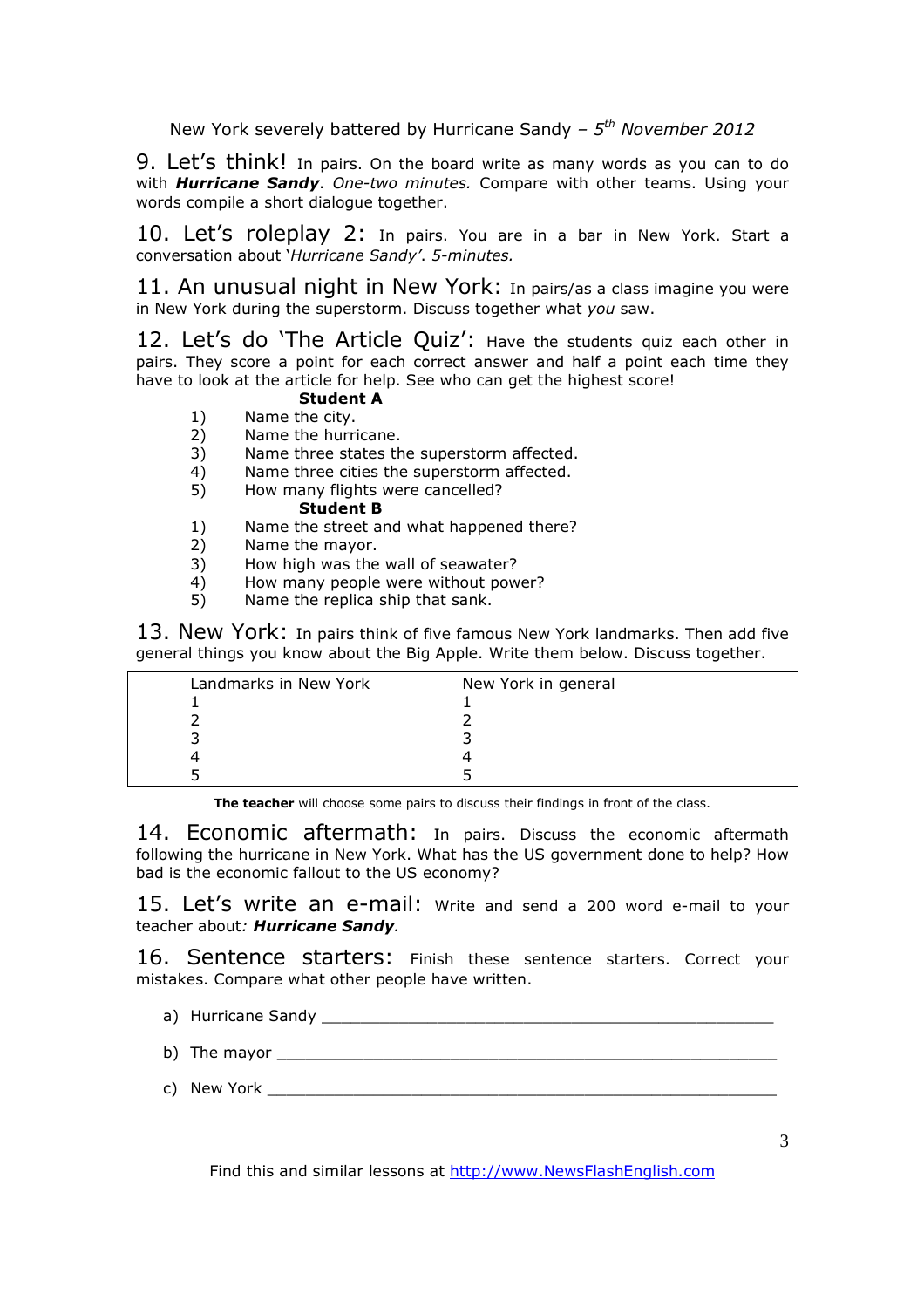# **DISCUSSION**

#### **Student A questions**

- 1) Did the headline make you want to read the article?<br>2) Were New Yorkers prepared for the storm?
- 2) Were New Yorkers prepared for the storm?<br>3) How do you prepare for a superstorm?
- How do you prepare for a superstorm?
- 4) Do you think the superstorm will help unite people in New York State?
- 5) What do you know about hurricanes?
- 6) How do you think the young and old managed during the superstorm in New York?
- 7) What will happen to the flooded areas, damaged cars and taxis and the damaged buildings in New York?
- 8) What has the mayor of New York done to assist the people of New York?
- 9) What advice would you give the mayor of New York?<br>10) Have you learnt anything in today's English lesson?
- Have you learnt anything in today's English lesson?

#### **Student B questions**

- 1) What do you think about what you read?
- 2) Have you ever been to New York?
- 3) Have you ever been in a hurricane?
- 4) Would you like to have been in New York during the hurricane?
- 5) How bad was Hurricane Sandy?
- 6) Where were you when Hurricane Sandy hit New York?
- 7) What is the worse storm you have found yourself in?
- 8) Did you watch the TV news that showed the damage the superstorm did in New York?
- 9) How did the hurricane affect the US Presidential election race?<br>10) Did vou like this discussion?
- Did you like this discussion?

# SPEAKING

### Let's play a game: Hurricane Sandy

*Allow 10 minutes – As a class / small groups – in a circle in a clockwise direction…*

**I witnessed the superstorm in New York and I saw …** 

Repeat the previous things seen then add one more…

Forget one and you are eliminated!

The teacher can moderate the session.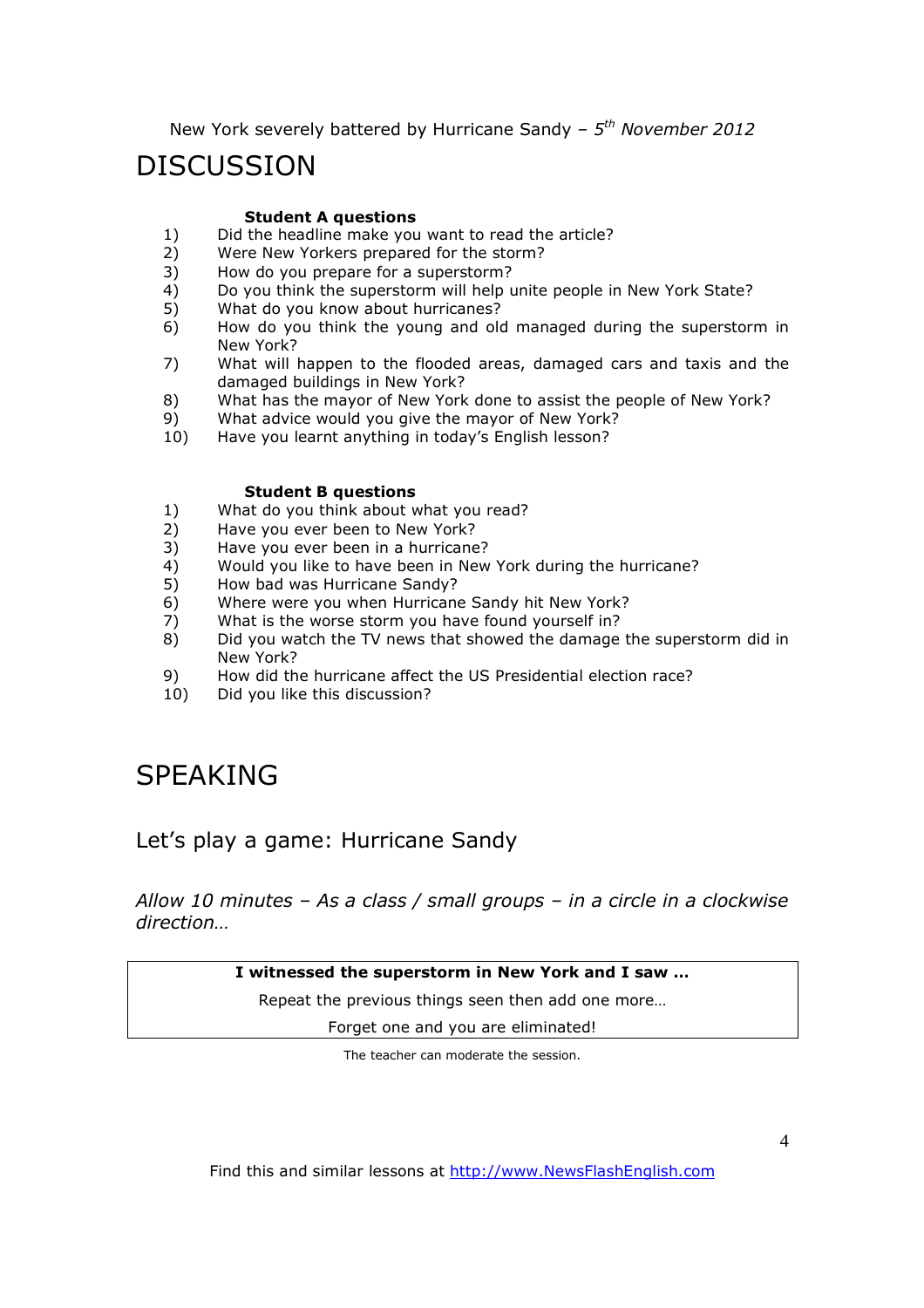# GAP FILL: READING:

*Put the words into the gaps in the text.* 

| New York severely battered by Hurricane<br>Sandy                                                                                                                                                           | patients    |
|------------------------------------------------------------------------------------------------------------------------------------------------------------------------------------------------------------|-------------|
| New York recently looked like the set of a disaster movie after<br>being (1)______ battered by Hurricane Sandy. President Obama                                                                            | hurricane   |
| declared the city and state of New York 'a (2)_____ disaster'.<br>The superstorm caused widespread $(3)$ _____ across the city<br>and surrounding areas.                                                   | virtually   |
|                                                                                                                                                                                                            | flights     |
| The $(4)$ _____ hit the mainland at 6.30pm local time on Monday<br>29 <sup>th</sup> October. New York's mass transit system was shut down,<br>as were schools, the UN headquarters and the stock exchange. | severely    |
| Hospitals saw (5)______ evacuated. (6)_____ were also<br>cancelled. Thousands of New Yorkers were ordered to leave the                                                                                     | devastation |
| Big Apple as Hurricane Sandy zeroed in. New York City (NYC)<br>(7)______ shut down in (8)______. New Yorkers knew what was                                                                                 | preparation |
| coming.                                                                                                                                                                                                    | major       |
|                                                                                                                                                                                                            |             |
| When the storm did hit, a record 13 ft wall of $(1)$ <sub>_____</sub> , caused                                                                                                                             |             |
| by the storm surge and high tides, resulted in severe flooding<br>to NYC's (2)_____ and tunnels. Torrents of water poured into                                                                             | crane       |
| building works. Cars were swept down streets. Power was cut<br>across Lower Manhattan in a bid to minimise the (3)_____ to                                                                                 | subways     |
| the infrastructure. A $(4)$ _____ was left precariously hanging<br>following the $(5)$ ______ winds caused by the $(6)$ ______. Fire                                                                       | damage      |
| caused buildings to burn. The superstorm knocked out power to                                                                                                                                              | howling     |
| more than 7.4 million people.                                                                                                                                                                              | seawater    |
| Mayor Michael Bloomberg: "We knew this was going to be very<br>(7) _______. This was a once-in-a-lifetime storm". He added, "The                                                                           | dangerous   |
| city's 911 dispatchers were receiving 20,000 calls an hour and<br>the area south of $34^{th}$ Street was without $(8)$ ______."                                                                            | power       |
|                                                                                                                                                                                                            | storm       |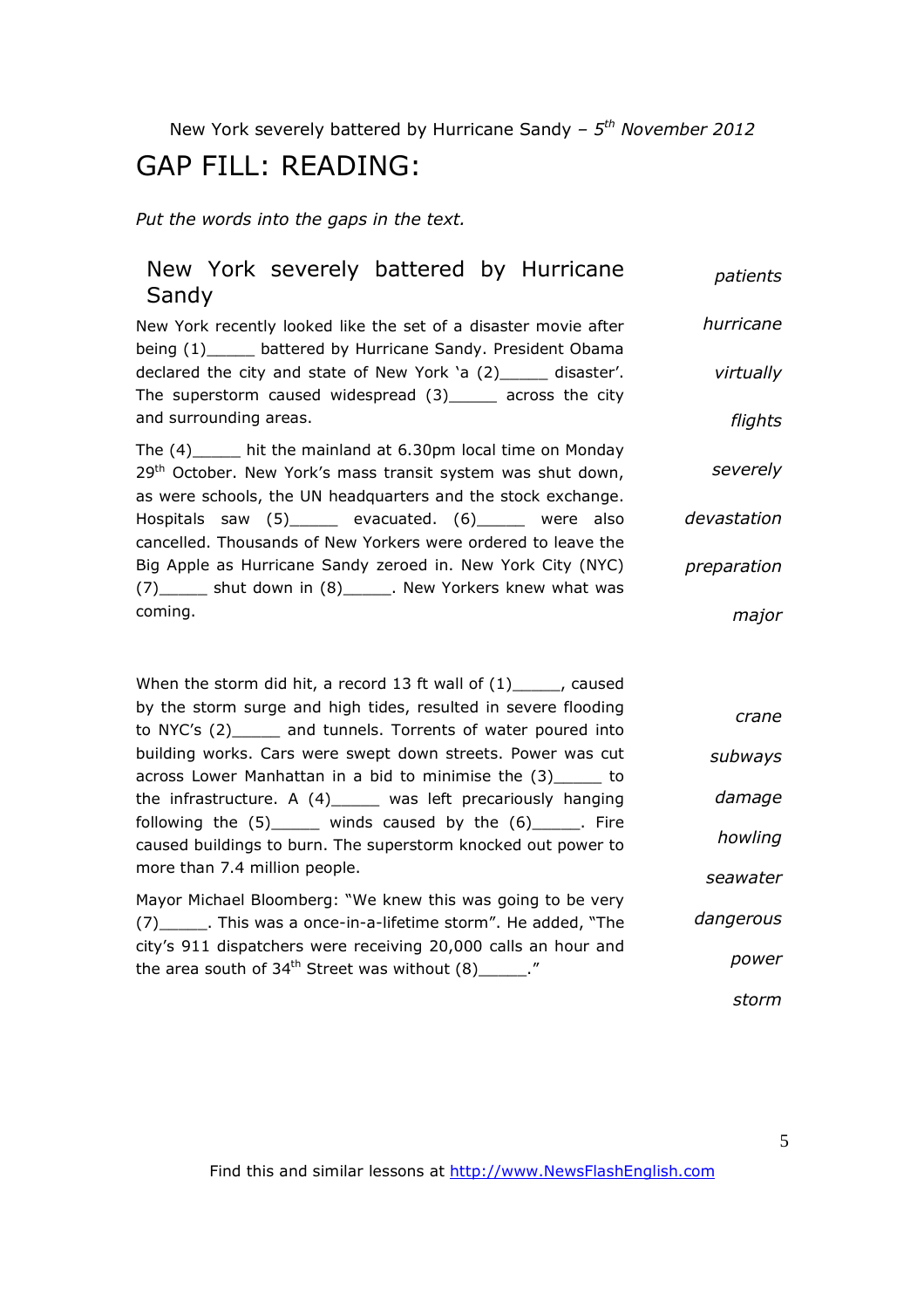## GAP FILL: LISTENING

*Listen and fill in the spaces.* 

\_\_\_\_\_\_\_\_\_\_\_\_\_\_\_\_\_\_\_\_.

\_\_\_\_\_\_\_\_\_\_\_\_\_\_\_\_\_\_\_\_.

## New York severely battered by Hurricane Sandy

New York recently looked like the set example the set after being severely battered by Hurricane Sandy. President Obama declared the city and state of New York 'a major disaster'. The superstorm caused across the city and surrounding areas.

The hurricane hit the mainland at 6.30pm local time on Monday  $29<sup>th</sup>$ October. New York's extended to the was shut down, as were schools, the UN headquarters and the stock exchange. Hospitals saw patients evacuated. Flights were also cancelled. Thousands of New Yorkers were ordered to leave \_\_\_\_\_\_\_\_\_\_\_\_\_\_\_\_\_\_\_\_\_\_\_\_ Hurricane Sandy zeroed in. New York City (NYC) virtually shut down in preparation. New Yorkers

When the storm did hit, a record 13 ft wall of seawater, caused by the storm entitled in severe flooding to NYC's subways and tunnels. \_\_\_\_\_\_\_\_\_\_\_\_\_\_\_\_\_\_\_\_\_\_\_\_\_\_ poured into building works. Cars were swept down streets. Power was cut across Lower Manhattan in a bid to minimise the damage to the infrastructure. A crane was left \_\_\_\_\_\_\_\_\_\_\_\_\_\_\_\_\_\_\_\_ following the howling winds caused by the storm. Fire caused buildings to burn. The superstorm knocked out power to more than 7.4 million people.

Mayor Michael Bloomberg: "We knew this was going to be very dangerous. This was a  $\frac{1}{2}$  This was a  $\frac{1}{2}$  and  $\frac{1}{2}$  and  $\frac{1}{2}$  . He added, "The city's 911 dispatchers were receiving 20,000 calls an hour and the area south of  $34<sup>th</sup>$ Street was without power."

Earlier the superstorm had raced up the \_\_\_\_\_\_\_\_\_\_\_\_\_\_\_\_\_\_\_\_\_\_\_\_\_\_\_ causing havoc in many US States including New Jersey, Maryland, West Virginia and Pennsylvania. Big cities like Washington, Baltimore and Atlanta City caught the \_\_\_\_\_\_\_\_\_\_\_\_\_\_\_\_\_. Unfortunately the hurricane caused the replica *HMS Bounty* to sink somewhere in the Atlantic Ocean. Thankfully the crew were rescued by helicopter though sadly the ships Captain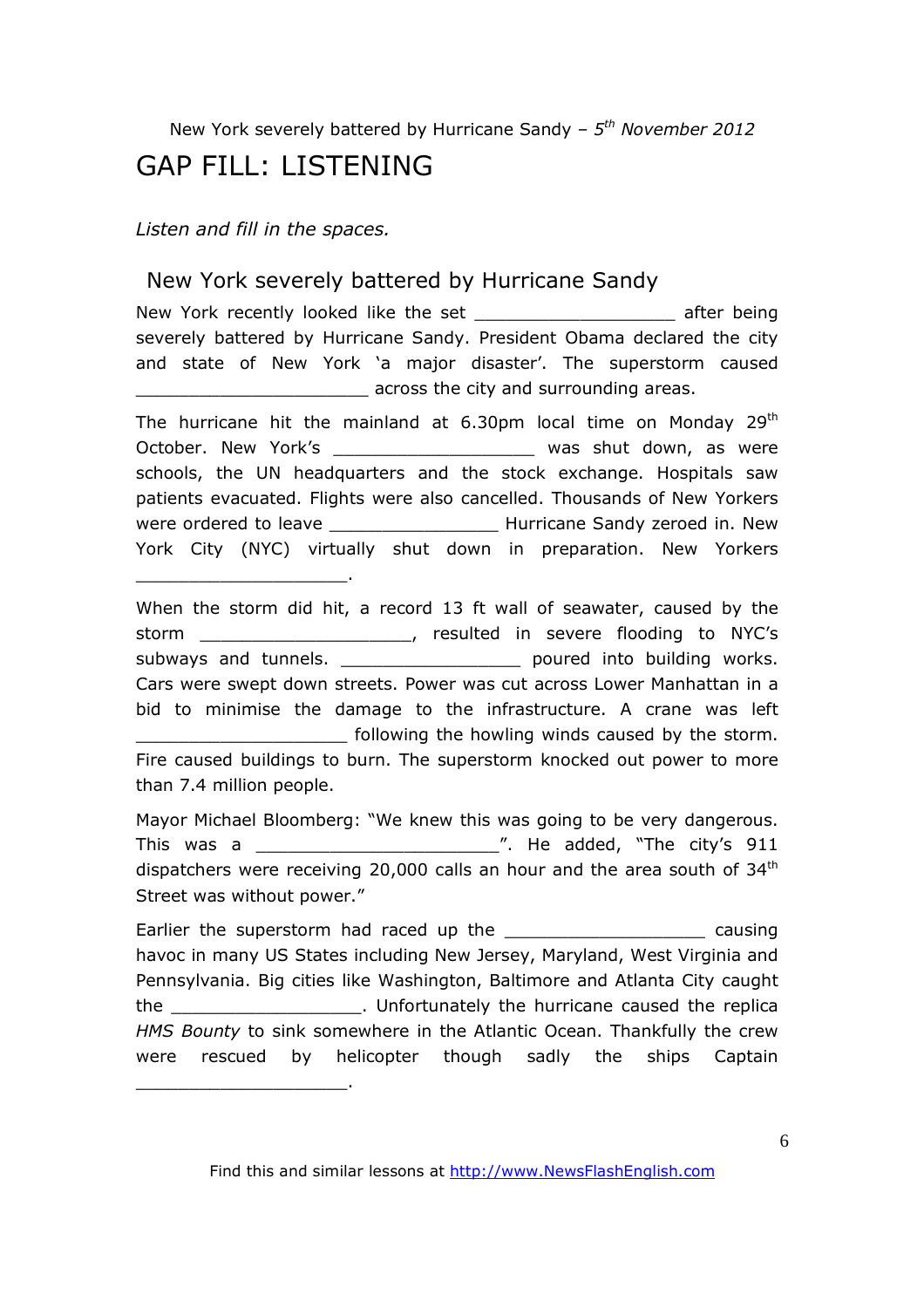## GRAMMAR:

Put the words into the gaps in the text.

#### New York severely battered by Hurricane Sandy *at*

New York recently looked like the set  $(1)$  a disaster movie (2)\_\_ being severely battered (3)\_\_ Hurricane Sandy. President Obama declared the city and state of New York 'a major disaster'. The superstorm caused widespread devastation across the city and surrounding areas. *by of in*

The hurricane hit the mainland  $(4)$  6.30pm local time on Monday 29<sup>th</sup> October. New York's mass transit system was shut down, (5) were schools, the UN headquarters and the stock exchange. Hospitals saw patients evacuated. Flights were (6) cancelled. Thousands of New Yorkers were ordered to leave the Big Apple as Hurricane Sandy zeroed (7)\_\_\_. New York City (NYC) virtually shut down in preparation. New Yorkers knew (8) \_ was coming. *as after also what*

(1)\_\_ the storm did hit, a record 13 ft wall of seawater, caused (2) the storm surge and high tides, resulted in severe flooding to NYC's subways and tunnels. Torrents of water poured (3)\_\_ building works. Cars were swept down streets. Power was cut across Lower Manhattan in a bid to minimise the damage to the infrastructure. A crane was left precariously hanging following the howling winds caused by the storm. Fire caused buildings to burn. The superstorm knocked out power to  $(4)$  than 7.4 million people. Mayor Michael Bloomberg: "(5) knew (6) was going to be very dangerous. This was a once-in-a-lifetime storm".  $(7)$ \_ *we by he of into this*

added, "The city's 911 dispatchers were receiving 20,000 calls an hour and the area south  $(8)$  34<sup>th</sup> Street was without power." *more*

*when*